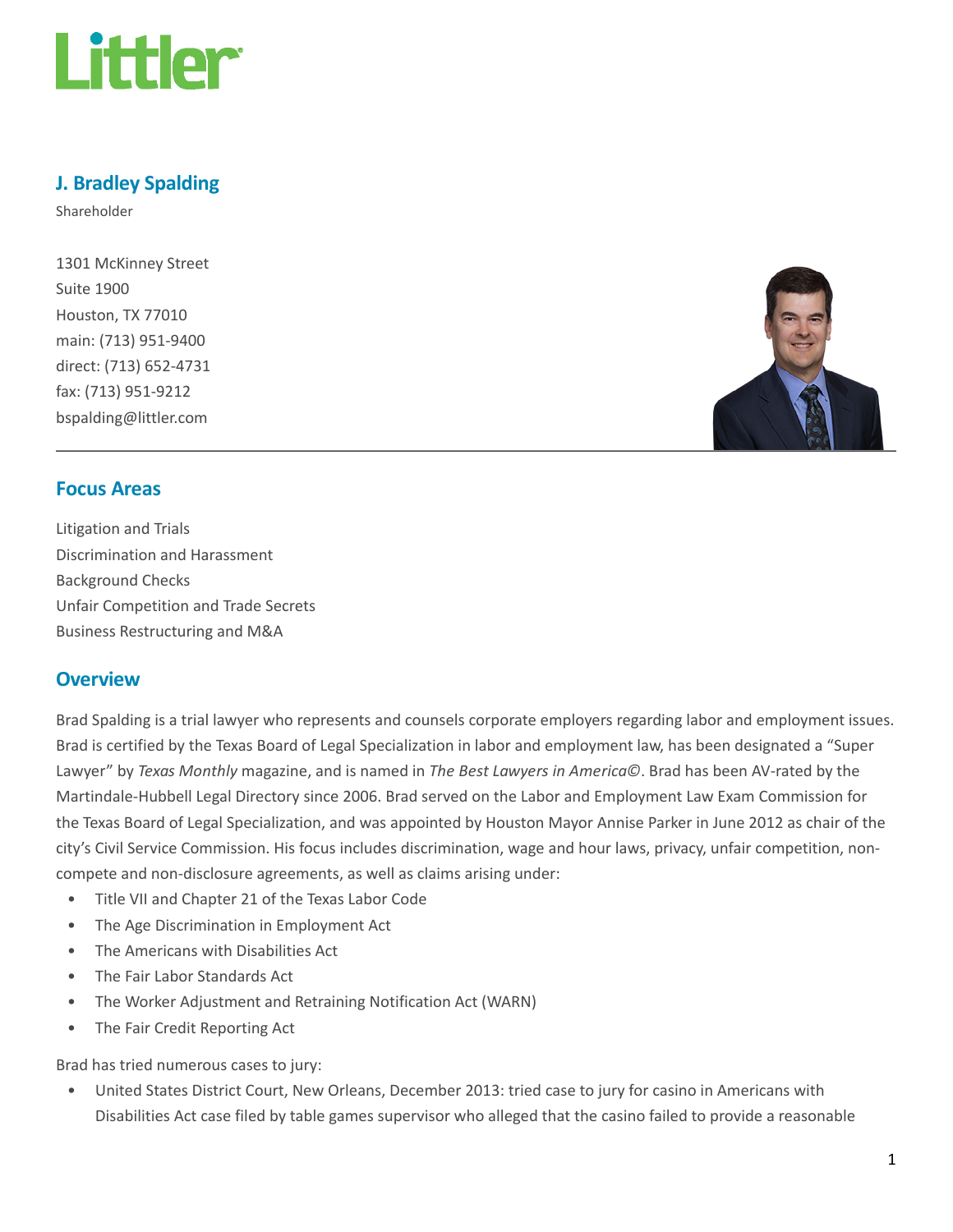

accommodation for her chronic back pain when it refused her request to perform her duties while seated full time at the craps tables. The plaintiff, a 20-year employee of the casino, was provided the accommodation on a provisional basis for seven months. After the accommodation was rescinded, the plaintiff became permanently disabled and asserted that the casino's insistence that she stand was the cause.

- United States District Court, Beaumont, August 2011: tried case to bench for national pharmacy chain in lawsuit filed by former pharmacist who alleged that the company retaliated when it terminated him two weeks after he filed a charge of discrimination with the EEOC. In February 2013, Brad successfully argued and defended the judgment before the Fifth Circuit Court of Appeals.
- United States District Court, Houston, August 2009: tried case to jury for interstate trucking company in Title VII gender discrimination and Equal Pay Act case involving a former truck driver who alleged that she was paid less than male drivers performing the same work and who was terminated when she drove her tractor-trailer in violation of an out-of-service order by the Texas Department of Public Safety
- Starr County, Texas, June 2007: tried case to jury for national retail chain and its area manager in breach of contract case involving former store manager who resigned in lieu of demotion after loss prevention investigation revealed numerous policy violations. Plaintiff alleged that he was orally promised lifetime employment by the company's regional vice president
- Bexar County, Texas, January 2006: tried case to jury for pharmacy benefits provider and its human resources manager in workers' compensation retaliation, disability discrimination and defamation case involving former pharmacy technician who was terminated after a drug test, to which she was mistakenly asked to submit in violation of company practice, revealed amphetamine in her blood stream
- Harris County, Texas, April 2005: tried case to jury for interstate trucking company in workers' compensation retaliation case involving former truck driver who had been terminated for unsafe conduct
- United States District Court, San Antonio, February 2005: tried case to jury for national retail hardware chain in workers' compensation retaliation and defamation case involving a former manager who had been terminated after an internal loss prevention investigation
- United States District Court, Beaumont, August 2004: tried case to jury for national retail hardware chain in Title VII race discrimination case involving former assistant manager who had been terminated for poor performance
- Brazoria County, Texas, December 2002: tried case to jury for grocery store in defamation case involving a former manager who had been terminated for failing to properly record sales at his cash register
- United States District Court, Houston, June 2000: tried case to jury for national rental car chain in two-plaintiff race discrimination case regarding failure to promote claims
- Dallas County, Texas, February 1999: tried case to bench for state university in race discrimination, denial of due process and equal protection trial, culminating seven years of litigation after remand from the Texas Supreme Court
- United States District Court, Sherman, January 1999: tried case to jury for state university in a race discrimination case involving a tenured psychology professor alleging equal pay violations
- Galveston County, Texas, May 1998: tried case to bench for medical school dean and administration in constitutional due process, breach of contract and promissory estoppel case involving claims alleged by medical student who failed her clinical assessments and was denied her degree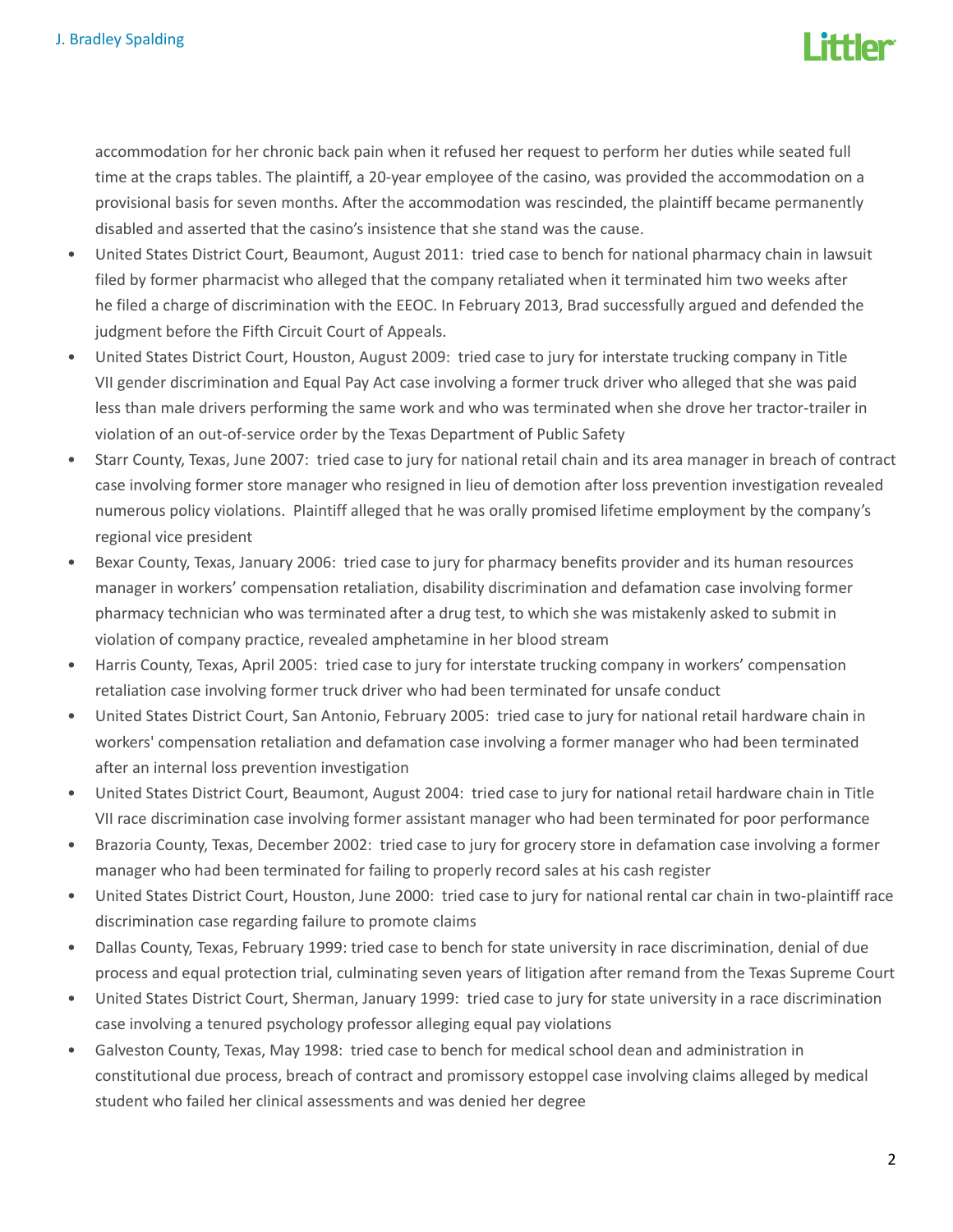

• Anderson County, Texas, November 1997: tried case to jury for prison warden in FLSA retaliation case

Additionally, Brad helps employers develop practices and programs to maintain and protect confidential information and trade secrets. He also advises clients on leave issues in connection with the Family and Medical Leave Act, advises clients with respect to plant closings and mass lay-offs under the Worker Adjustment Retraining and Notification Act, and advises clients on privacy issues with respect to background checks under the Fair Credit Reporting Act and best practices for protection of employees' personal identifying information and prevention of security breaches.

Brad likes to spend as much time as possible outdoors, and summited Mt. Rainier in July 1997 and Mt. Kilimanjaro in December 2007. He also finished the Houston and New York City Marathons in January and November 2008, respectively.

# Professional and Community Affiliations

- Chair, City of Houston Civil Service Commission, 2012-2015
- Commissioner, Labor and Employment Law Exam Commission, Texas Board of Legal Specialization, 2014-2017
- Commissioner, Labor and Employment Law Advisory Commission, Texas Board of Legal Specialization, 2011-2014
- Vice-President, Board of Directors, Literacy Advance of Houston, 2014-2015
- President, Board of Directors, Literacy Advance of Houston, 2016
- Fellow, Texas Bar Foundation
- Member, State Bar of Texas
- Member, Washington State Bar Association
- Member, Houston Bar Association

## Recognition

- Awarded, AV® Peer Review Rating, Martindale-Hubbell
- Named, The Best Lawyers in America©, 2020-2022
- Named, Super Lawyer, Texas Monthly, 2012-2019
- Named, Rising Star, Texas Monthly, 2004-2006

## Education

J.D., Baylor University School of Law, 1992 B.A., University of Texas, Austin, 1989

## Bar Admissions

Texas Washington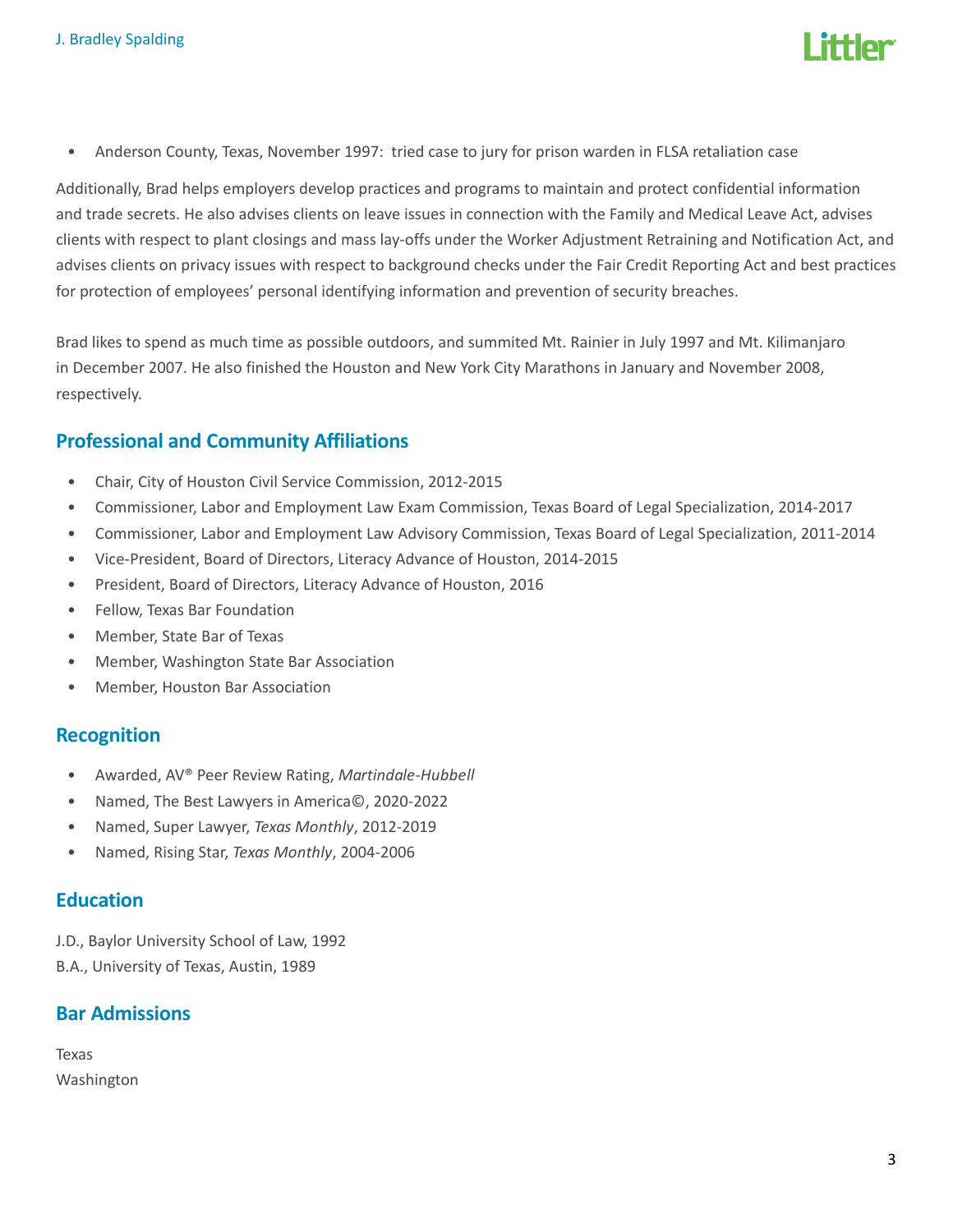

# **Courts**

- U.S. Court of Appeals, 5th Circuit
- U.S. District Court, Northern District of Texas
- U.S. District Court, Eastern District of Texas
- U.S. District Court, Southern District of Texas
- U.S. District Court, Western District of Texas

# Publications & Press

Best Lawyers in America© 2022 Edition Honors More Than 240 Littler Lawyers Littler Press Release August 19, 2021

#### Best Lawyers in America© 2021 Edition Honors More Than 250 Littler Lawyers

Littler Press Release August 20, 2020

#### Best Lawyers in America© 2020 Edition Honors More Than 200 Littler Lawyers; 14 Named Lawyer of the Year

Littler Press Release August 15, 2019

# Use of Camera Phones Becomes a Workplace Issue Houston Business Journal April 2004

# Speaking Engagements

The 2012 Houston Employer Conference Houston, TX August 2, 2012

# Texas, Our Texas: The Latest Employment Law Developments in the Lone Star State

Littler Mendelson, Houston, TX August 2, 2012

# Sex Offenders, Terrorists, and Video Resumes: How Far Can You Go to Get Information on Prospective and Current

Employees Littler Mendelson, Phoenix, AZ April 2008